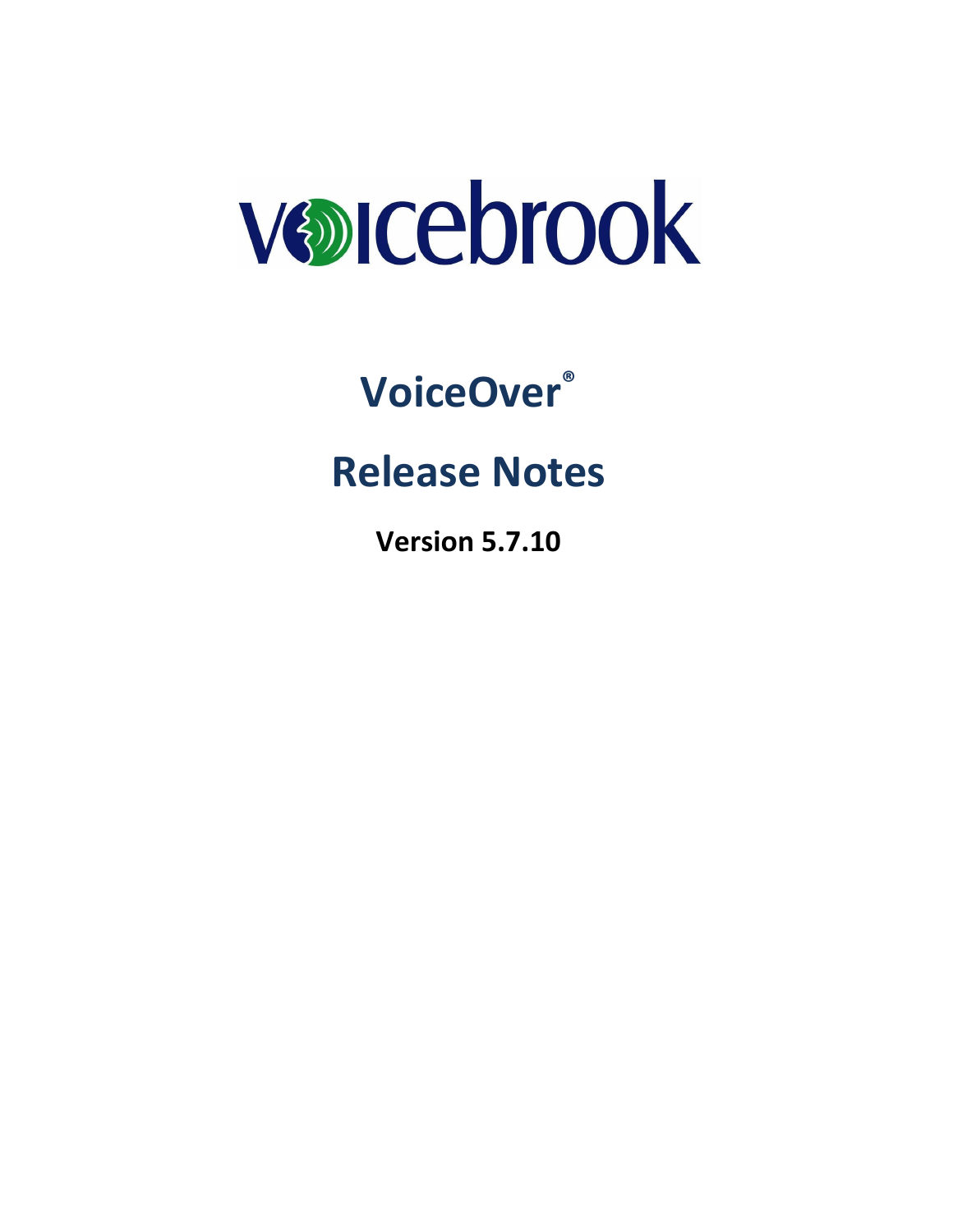#### **Copyright**

Release Notes Copyright © 2018 Voicebrook. All rights reserved.

#### **Limitation of Liability**

Your right to copy this documentation is limited by copyright law and the terms of the software license agreement. As the software licensee, you may make a reasonable number of copies or printouts for your own use. Making unauthorized copies, adaptations, compilations, or derivative works for commercial distribution is prohibited and constitutes a punishable violation of the law. Unless otherwise noted, all names of companies, products, street addresses, and persons contained herein are fictitious and are used solely to document the use of this product. The content of this manual is furnished for informational use only, is subject to change without notice, and should not be construed as a commitment by Voicebrook. Voicebrook assumes no responsibility or liability for any error or inaccuracies that may appear in this manual. Neither Voicebrook nor anyone else who has been involved in the creation, production or delivery of this documentation shall be liable for any indirect, incidental, special, exemplary or consequential damages, including but not limited to any loss of anticipated profit or benefits, resulting from the use of this documentation.

#### **Licensing Agreement**

Use of this product is covered by a license agreement for Voicebrook VoiceOver. If you have any questions regarding licensing, please contact Voicebrook at (516) 326-9400.

#### **Publication Date**

May 2018